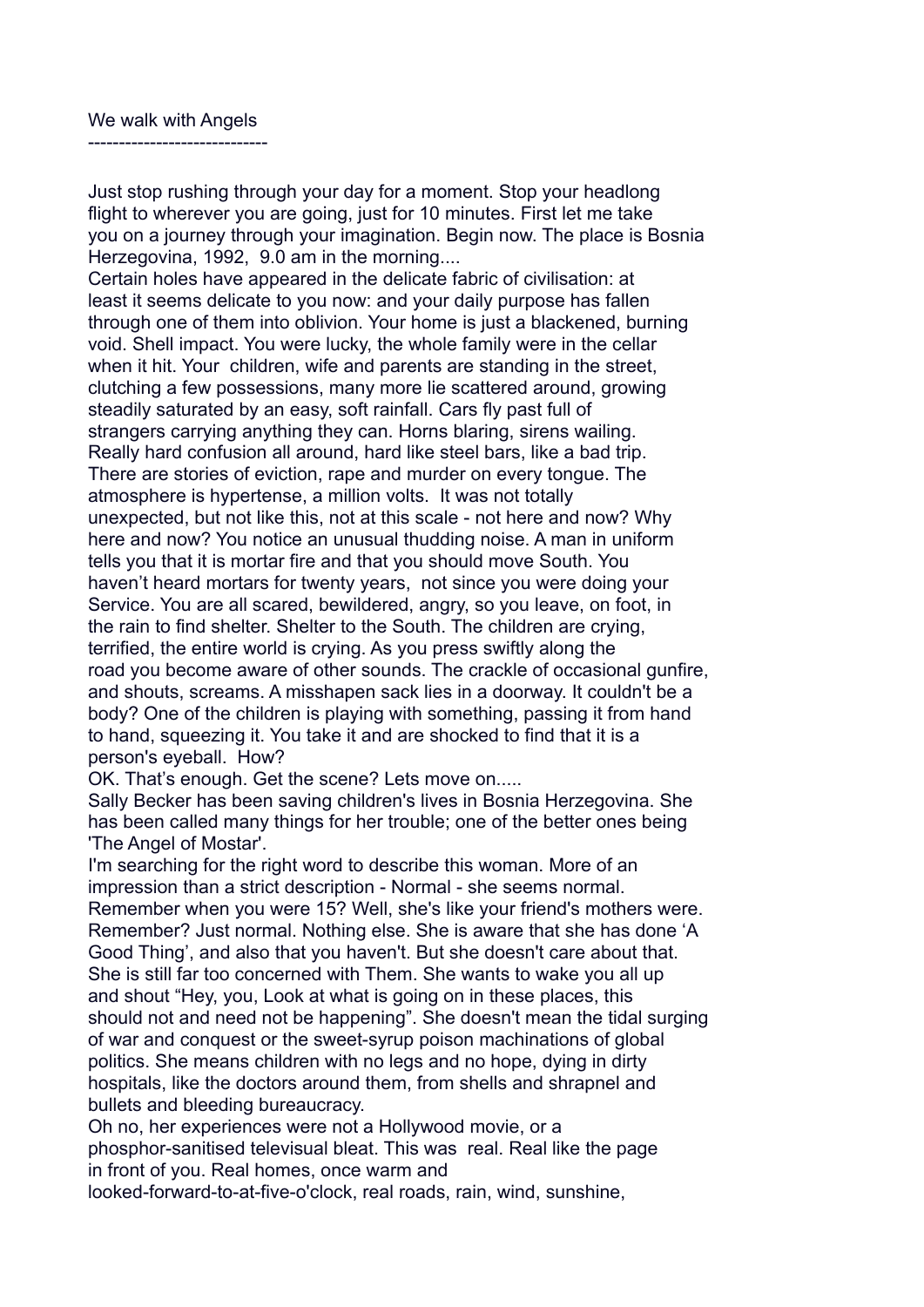voices, faces, snipers, mortars, deadly detonations and corpses in the gutter as unremarkable as the last bus you saw pass on the street outside your window.

Are they a breed apart, superhuman, these people who become involved in causes, or are they just in the right place at the right time? Sally Becker is clearly of the opinion that the majority of people are trapped in their everyday existence, job, mortgage, children, and that it is simply impossible for them to take direct action. She is, as always, most generous. How good of her to provide us with an excuse. Her own situation was one that enabled her to take action, she says. Freedom from the constraints that confine us, the majority. Her profession as an artist had meant living abroad extensively during her life. An absence of children of her own gave her the freedom to risk all to save other people's.

When Sally talks of her experiences it is easy to lose the sense of the reality behind her words. Her tone is so matter-of-fact. However, one cannot help but notice certain particular things in her speech, like the absolute dominance of the prepositions 'in' and 'out' when referring to Mostar. She talks of 'getting in' and 'getting out' of East Mostar, as though the experience were akin to taking a deep gulp of air and plunging headlong into a pool of hot tar. More than what she says, her manner of speech describes tension and effort; a blurring of vision; the sensation of eating oneself alive and of the distortion of reality in a world gone mad. A place where perversion equals normality.

She talks flatly of her second odyssey into East Mostar. Of being fired on by the Bosnian Army, while driving an ambulance, solo, across the one remaining iron-and-tyre draped ancient bridge. Stone, goat hair and egg-white under tank and bomb and blood. Of fulfilling promises and collecting children and of the return journey. Of arriving at the UN base at Medjugorje and of the UN's refusal to let her enter with the wounded. "They closed and barred the gate. I had these kids screaming in agony in the back of the ambulance, on drips and half blind, nursed by a mother who's five-year-old boy had been ripped apart by shrapnel just two days earlier. Then Sky TV turned up and started filming the scene; 'the closing of the gates' ". Anger showed on her face then and moves across her face now too, as we speak, like a dark cloud shadow on a hillside. Frustration and disgust, but above all sorrow at the memory of the suffering of the injured. Then all of a sudden her words begin to stumble and my own eyes fill in sympathy, my chest tight and an ache at the back of my throat; those physical symptoms of massive injustice done, and of that knowledge shared. Reality comes crashing in.

I ask her does she sleep well?. "I have nightmares that I am back there. I was trapped in East Mostar for a week and we were shelled day and night. I had to keep running past snipers sight-lines to get to the War Office to obtain exit documentation for the children. That was a nightmare. People were dying around me. Doctors tending the dying were being killed as well. Something is there inside my subconscious. I try to suppress it, but at night, sometimes, it comes out." Screaming like a shell.

One senses that an amount of anger appropriate to her experience would be self-destructive. She has had the sense to divert her emotion into another stream. She has witnessed horrors but suppresses the explosion of